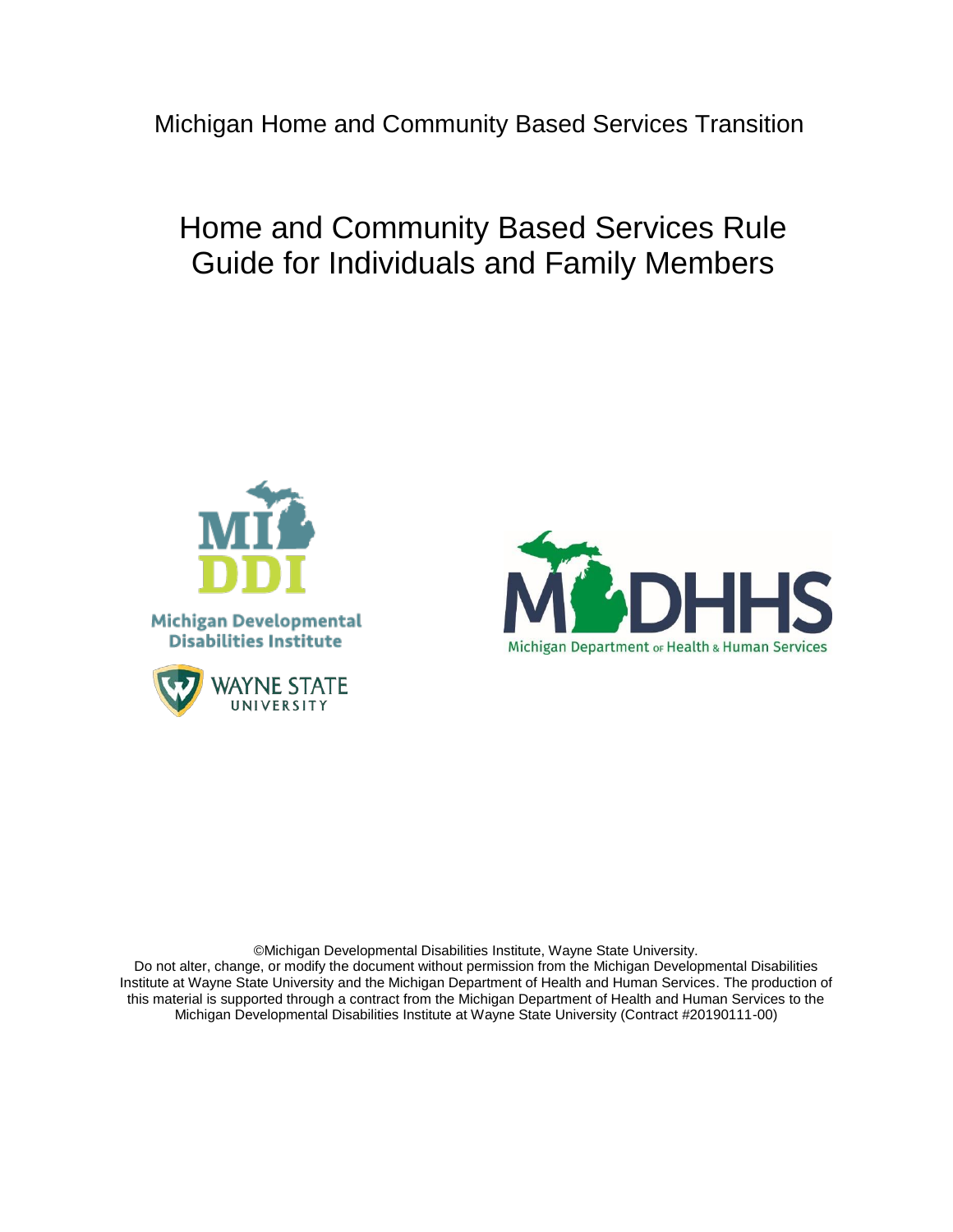# **Home and Community Based Services (HCBS) Rule**

# **Frequently Asked Questions – Individuals and Family Members**

## **Question: Why is the HCBS Rule important? Answer:**

The HCBS Rule makes sure individuals have the opportunity to make decisions about their lives, support their participation in their community, and have their rights respected.

### **Question: What are the remaining steps on the timeline? Answer:**

The Michigan Department of Health and Human Services (MDHHS)/ Behavioral Health and Developmental Disabilities Administration (BHDDA) is working with individuals and providers to meet the HCBS Rule. Below are the steps in the timeline:

- Survey individuals and providers.
	- o An Individual is a Medicaid beneficiary who receives supports and services through their local Community Mental Health Services Programs (CMHSP)/ Prepaid Inpatient Health Plan (PIHP).
	- o A Provider is a person, organization, and/or business who provides Medicaid-paid-for supports and services.
- Providers will receive a letter, if needed, stating the provider is on Heightened Scrutiny (HS) which is a strict review of the provider's supports and services to see if they are able to meet the HCBS Rule.
- Providers will receive a letter, if needed, stating the provider is out of compliance which has the requirement of a Corrective Action Plan, called a CAP. This is a plan for stating how the provider changes to better meet the HCBS Rule.
- Providers will work with their local Community Mental Health Services Programs (CMHSP)/ Prepaid Inpatient Health Plan (PIHP) to have services and supports meet the HCBS Rule.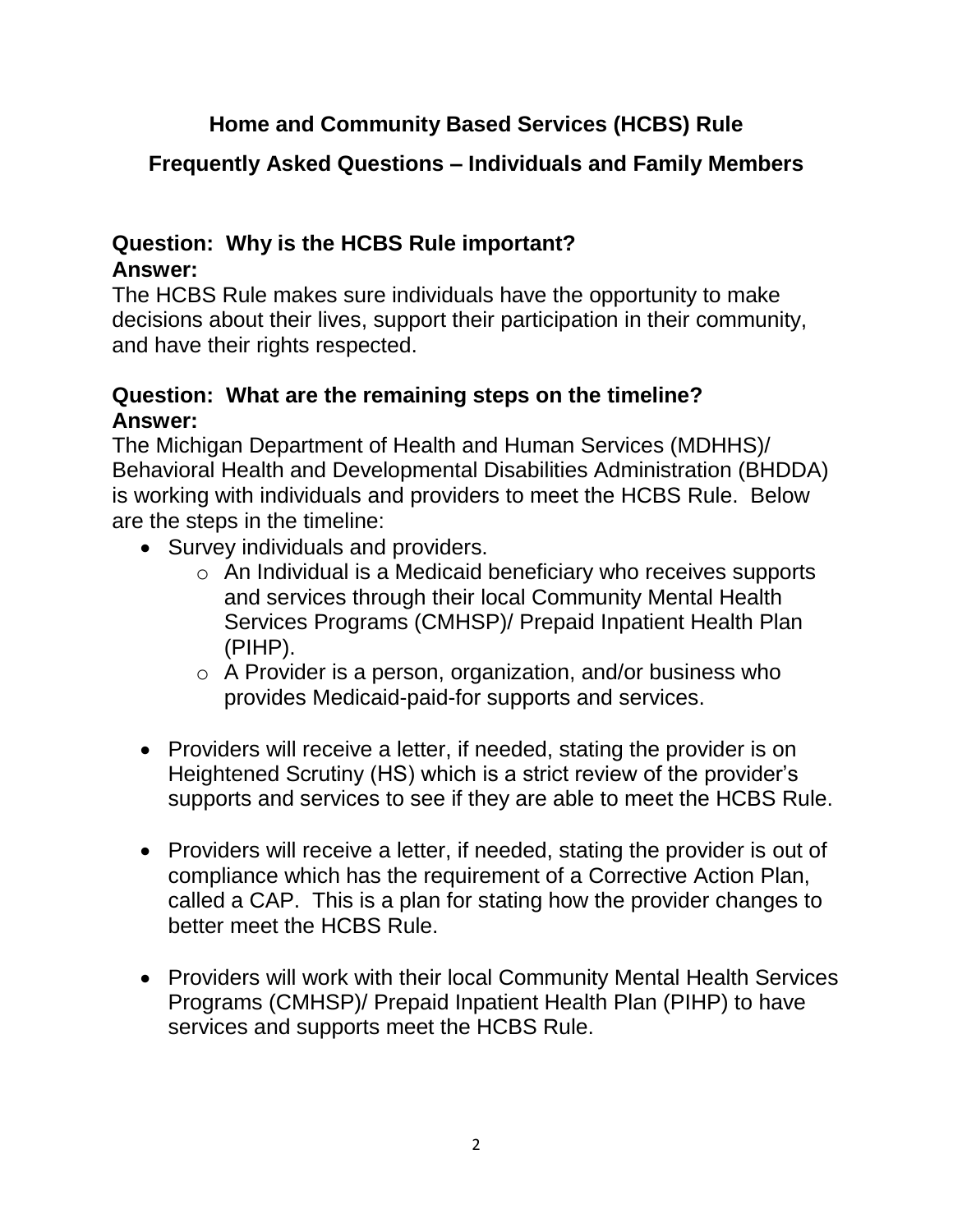### **Question: Who is surveyed for the HCBS Rule? Answer:**

Adults receiving at least one of these waiver services and their providers may be surveyed:

- Community Living Services only individuals living in a provider owned or operated setting
- Skill Building
- Supported Employment

The HCBS surveys tell me the different opinions between the provider and individual about how services are delivered. [\(https://ddi.wayne.edu/hcbssurvey\)](https://ddi.wayne.edu/hcbssurvey)

### **Question: What will happen to my provider? Answer:**

- The Centers for Medicare and Medicaid Services (CMS) has told all States that all services must be able to meet the HCBS Rule. HCBS funds cannot used be used to pay for services that do not meet the HCBS Rule.
- An individual with the help of their supports coordinator/case manager and other chosen support people can make changes (to their plan of services) through the Person-Centered Planning process.
- Providers who meet the HCBS Rule will have ongoing reviews to make sure they continue to meet the HCBS Rule.
- Providers may need to make changes to meet the HCBS Rule. If a provider needs to make changes, the provider will develop a Corrective Action Plan (CAP) to meet the HCBS Rule.
- Services that do not meet the HCBS Rule will be in a Heightened Scrutiny (HS) review.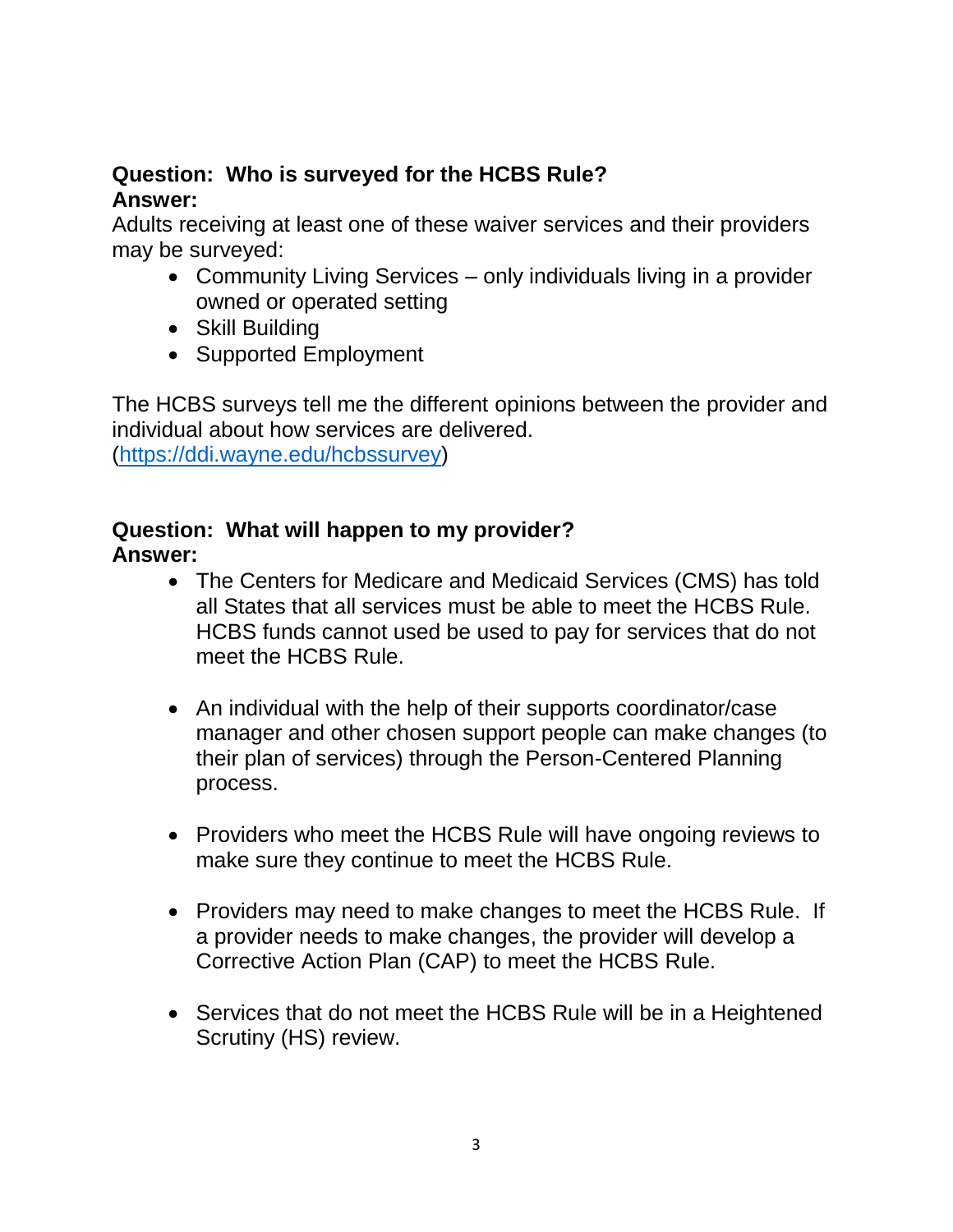#### **Question: What happens after my supports and services have been assessed for the HCBS Rule? Answer:**

- Next steps for individuals are to determine to stay with their current provider(s) of services and supports or change to a new provider. The provider's survey results will indicate their current HCBS status.
- Providers' HCBS statuses are in **Heightened Scrutiny**, **Out of Compliance**, or **Compliant** (meet the HCBS Rule):
	- Heightened Scrutiny Known as HS, is a strict review of the provider's services and supports to see if they are able to meet the HCBS Rule by making certain changes. Michigan State University has been contracted by MDHHS/BHDDA to meet with the individuals and talk about their services and supports. The Centers for Medicare and Medicaid Services (CMS) may be involved in the final decision regarding the provider's status.

**Out of Compliance** – (requires CAP) Providers are required to develop plans to make changes needed to meet the Rule. The local Community Mental Health Services Programs (CMHSP) or Prepaid Inpatient Health Plan (PIHP) will help providers with CAPs.

o **Compliant** (meet requirements of the rule) – Providers who support individuals who receive services to:

- **Make decisions about one's life**
- Support participation in one's community
- Receive services and supports their wants and needs
- Make sure individuals rights are respected
- Should a person choose to stay with a current provider and the provider meets the HCBS Rule, no changes are needed.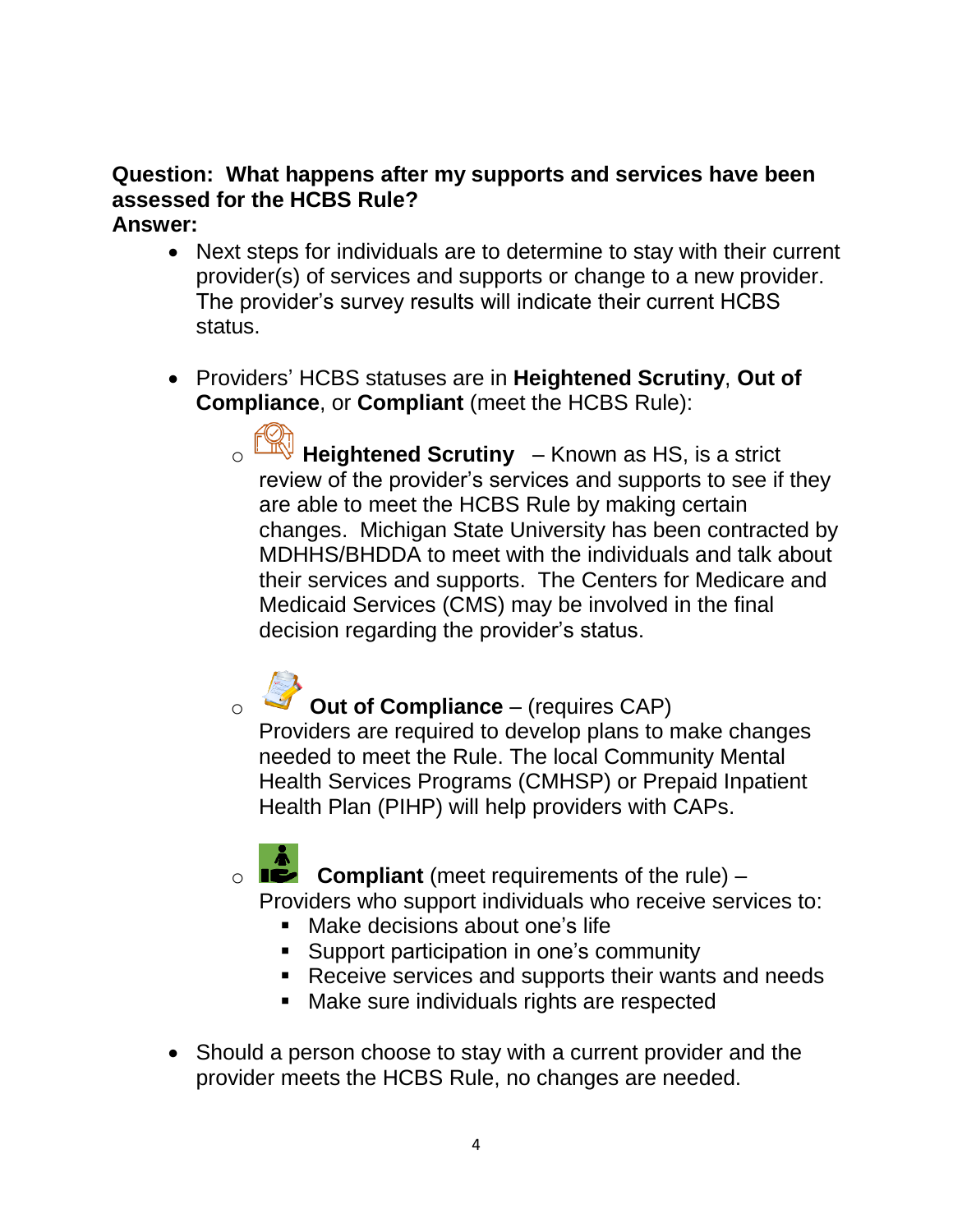- If a person wants to stay with the current provider, and the provider is NOT meeting the HCBS Rule:
	- o Ask the supports coordinator/case manager if the provider is working with a CMHSP or PIHP on a Corrective Action Plan (CAP) or is going through the Heightened Scrutiny (HS) process.

#### **Question: What happens if the provider meets the requirements of the Corrective Action Plan? Answer:**

- The provider will be moved from **Out of Compliance** to **Compliant** status
- The provider can receive Medicaid funding for services and supports.
- Community Mental Health Services Programs (CMHSP) and Prepaid Inpatient Health Plan (PIHP) will monitor the providers to make sure they continue to meet the HCBS Rule.

# **Question: What happens if the current provider does not meet the HCBS Rule?**

**Answer:** 

- Medicaid HCBS dollars/money cannot be used to pay for services and supports that do not meet the HCBS Rule.
- The HCBS Rule applies to all residential (supports at home) and non-residential (supports outside of the home) services including services in one's home, day programs, employment supports, and transportation.
- For these supports and services to be paid for through Medicaid, the providers must meet the HCBS Rule.

### **Question: Why does there need to be a change in provider? Answer:**

• The goal of the HCBS Rule is to make sure that the supports and services individuals receive, give individuals the opportunity for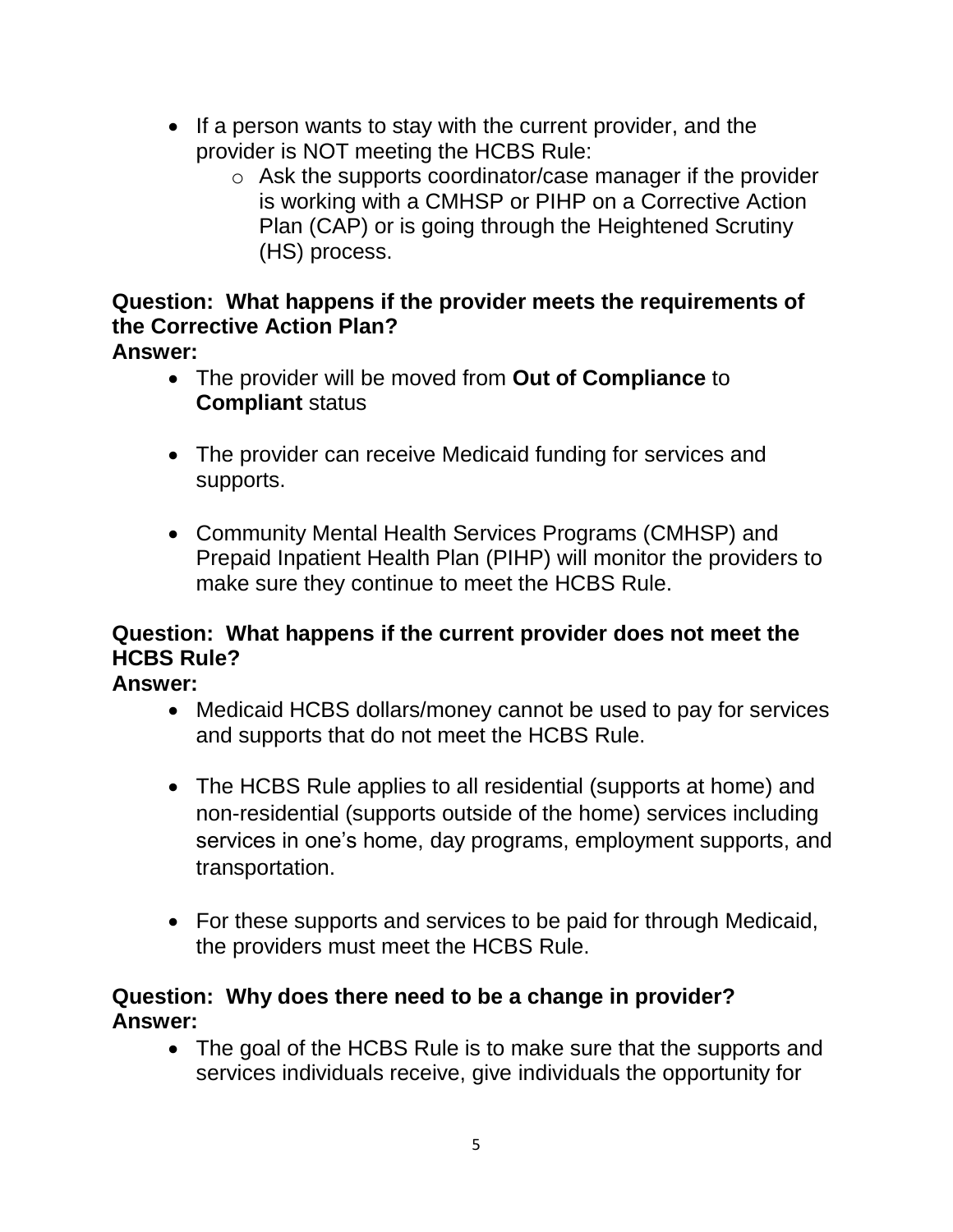independent decision-making, to fully participate in community life, and to make sure their rights are respected.

 Medicaid-funded HCBS cannot be used for services and supports that do not meet the requirements of the HCBS Rule as these services and supports are considered institutional or isolating.

### **Question: What makes a setting considered institutional**? **Answer:**

- In a building that is also a treatment facility.
- Separates individuals who receive Medicaid HCBS from others who do not receive Medicaid HCBS.
- This would include settings that have the effect of isolating and separating individuals with disabilities.

### **Question: How can individuals use the Person-Centered Planning process to transition to a provider that meets HCBS Rule? Answer:**

- Person-Centered Planning (PCP) is a process for planning and supporting the individual.
- Person-Centered Planning is required by the Michigan Mental Health Code. It means the individual directs the planning process for their own services and supports.
- Person-centered plans are updated at least annually or when an individual wants to make changes or when a goal or want is achieved.
- An individual can request to make changes to their Person-Centered Plan at any time. They do not need to wait until their scheduled annual PCP. The individual can contact one's supports coordinator or case manager.
- If a provider is unable to meet the needs of the HCBS Rule or the individual wants to change to another provider, a supports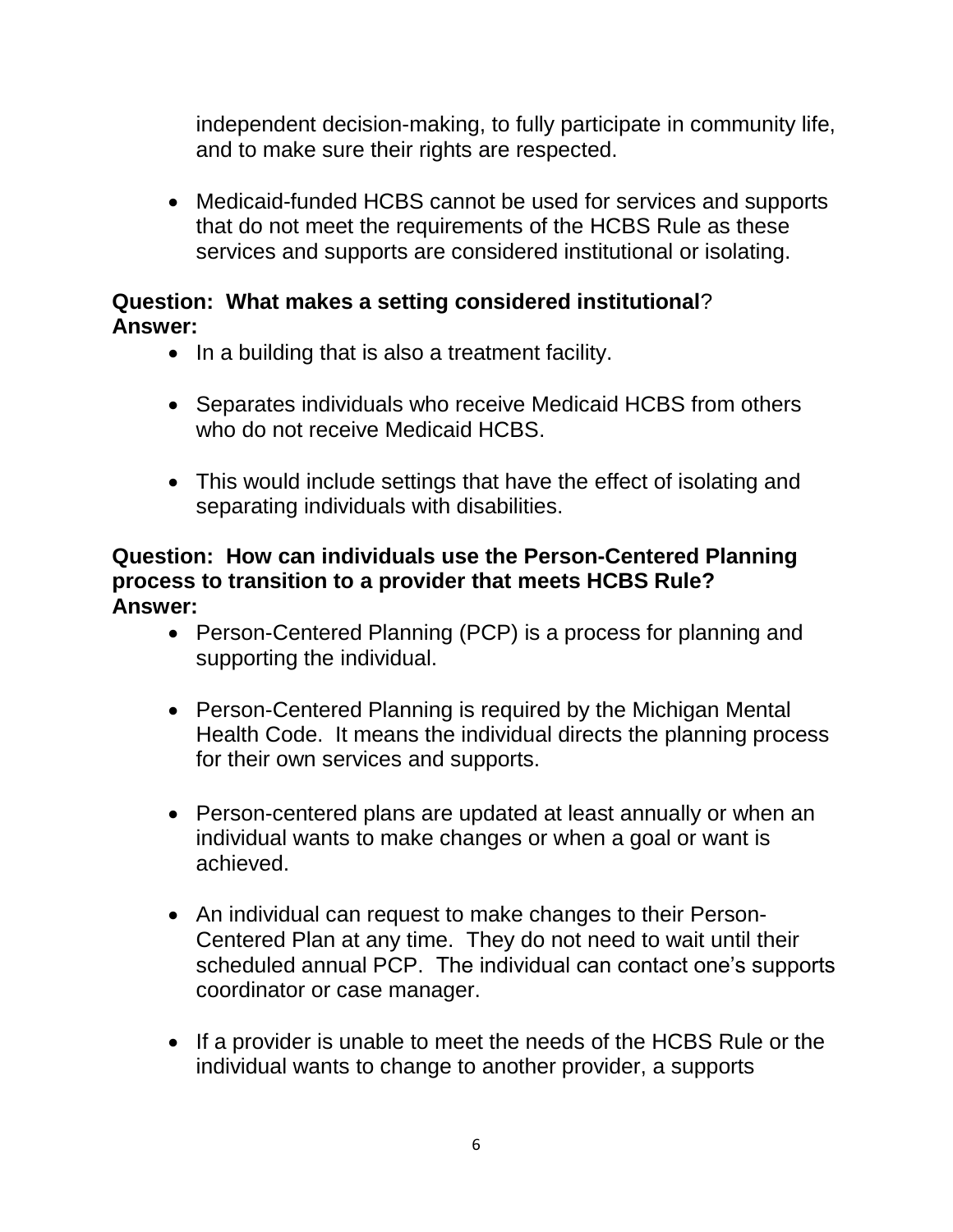coordinator or case manager can help make this change through the Person-Centered Planning process at any time.

### **Question: Who can help individuals with the HCBS Rule process? Answer:**

- An individual's supports coordinator or case manager can help in a number of ways:
	- o Making sure you have the opportunity to make decisions, to get the services you want to fully participate in community life, and that your rights are respected.
	- o Acting as the connection between the individual, CMHSP, PIHP, and the provider and help individuals learn about the Heightened Scrutiny (HS) process and a Corrective Action Plan (CAP), and
	- o Supporting individuals to make sure a transition plan through the Person-Centered Planning process is developed for an individual.
- An individual's family members, friends, peers, and self-advocates can provide support for individuals to live and fully participate in the community. They also can make sure the individual's rights are respected, advocate, educate and connect, and help individuals make the changes to have the life individuals want.
- A guardian's role does not change. The HCBS Rule requires that Medicaid funded services and supports meet the HCBS Rule. A guardian cannot weaken or prevent meeting of HCBS Rule as it would result in Medicaid not paying for the HCBS services and supports.

### **Question: What are modifications and when would they be used? Answer:**

- A modification is a restriction on the freedoms required by the HCBS rule. Modifications must be written into an individual's Person-Centered Plan and meet all requirements identified by CMS.
- A modification can only be used to maintain health or safety.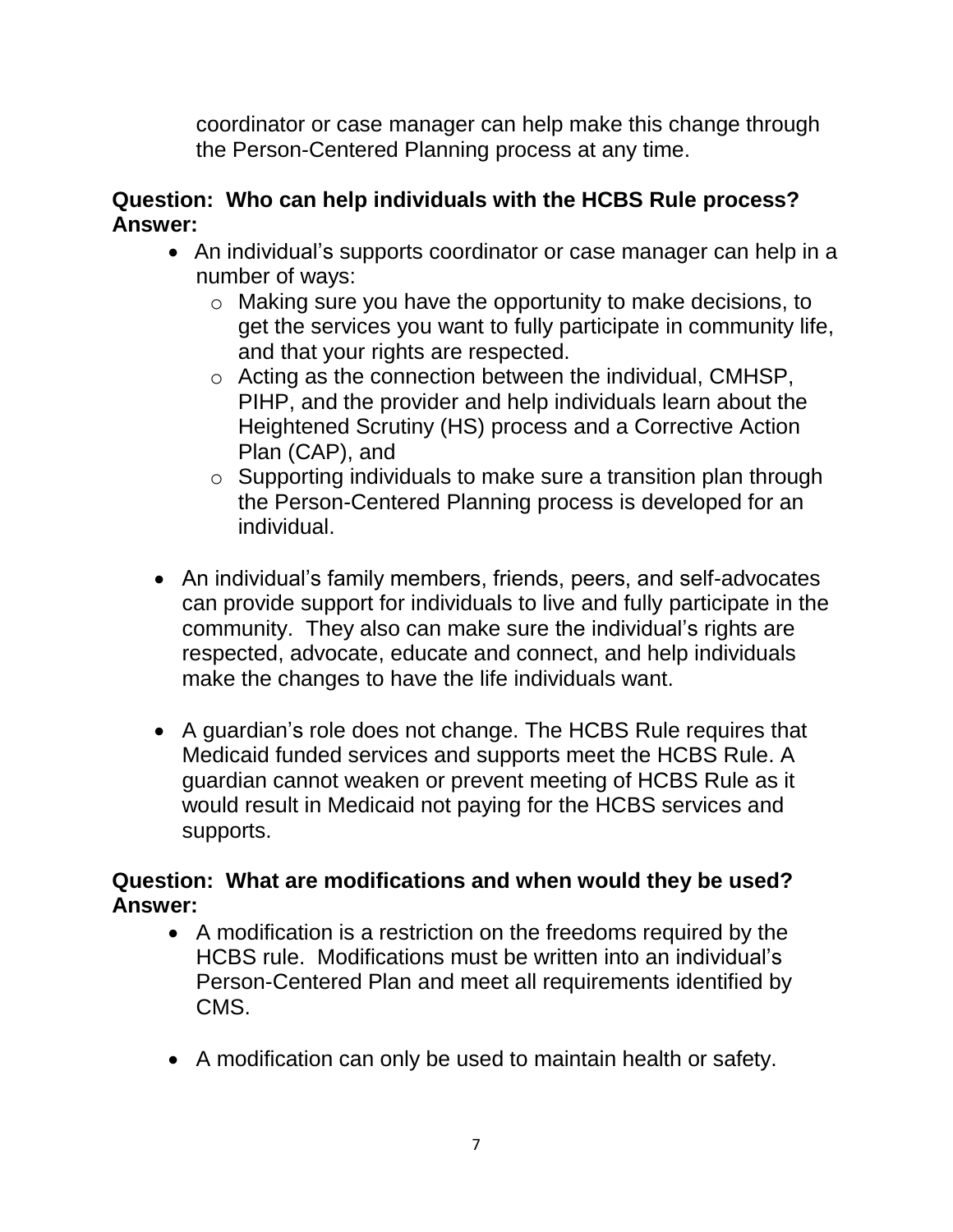- A modification in an individual's IPOS must follow the steps outlined by CMS these include:
	- o Based on known health or safety concern
	- o Evidence that other interventions have been tried and were not successful
	- $\circ$  Identified way to know if the modification is working and when will it be reviewed
	- o What steps will be taken to try to develop skills that make the modification unnecessary in the future
	- $\circ$  The individual agrees to the modification
	- $\circ$  Assurance that the modification will cause no harm to the individual or others.

#### **Question: Can a provider use the modification for one individual to restrict the freedoms of all the individuals? Answer:**

• If more than one individual is receiving services or supports from a provider the provider may not restrict all individuals based upon the health or safety needs of one of the individuals.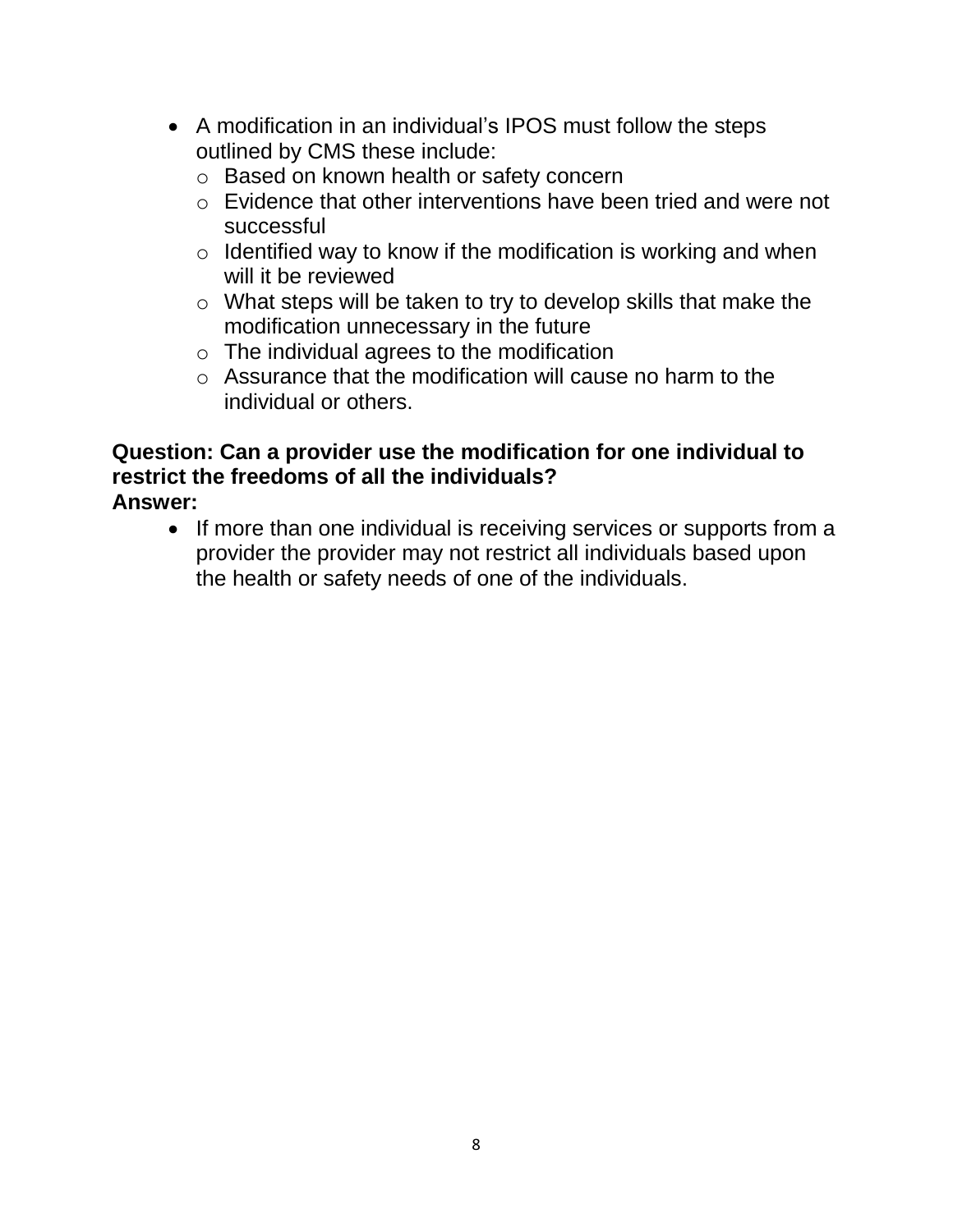# **References**



**Centers for Medicare & Medicaid Services:** <https://www.medicaid.gov/medicaid/hcbs/guidance/index.html>

**Michigan Department of Health and Human Services Home and Community-Based Services Program Transition:** [https://www.michigan.gov/mdhhs/0,5885,7-339-71547\\_2943-](https://www.michigan.gov/mdhhs/0,5885,7-339-71547_2943-334724--,00.html) [334724--,00.html](https://www.michigan.gov/mdhhs/0,5885,7-339-71547_2943-334724--,00.html)



**Michigan Department of Health and Human Services How Person-Centered Planning Works for You:** [https://www.michigan.gov/documents/mdch/How\\_Person-](https://www.michigan.gov/documents/mdch/How_Person-Centered_Planning_Works_for_You_367101_7.pdf)[Centered\\_Planning\\_Works\\_for\\_You\\_367101\\_7.pdf](https://www.michigan.gov/documents/mdch/How_Person-Centered_Planning_Works_for_You_367101_7.pdf) or call Customer Service 844-275-6324



**Michigan Developmental Disabilities Institute** 



**Michigan Developmental Disabilities Institute Wayne State University Home and Community Based Services Transition** <https://ddi.wayne.edu/hcbs>



**HCBS Advocacy Coalition:** <http://hcbsadvocacy.org/>



**Self-Advocates Becoming Empowered (SABE):**  <http://www.sabeusa.org/>